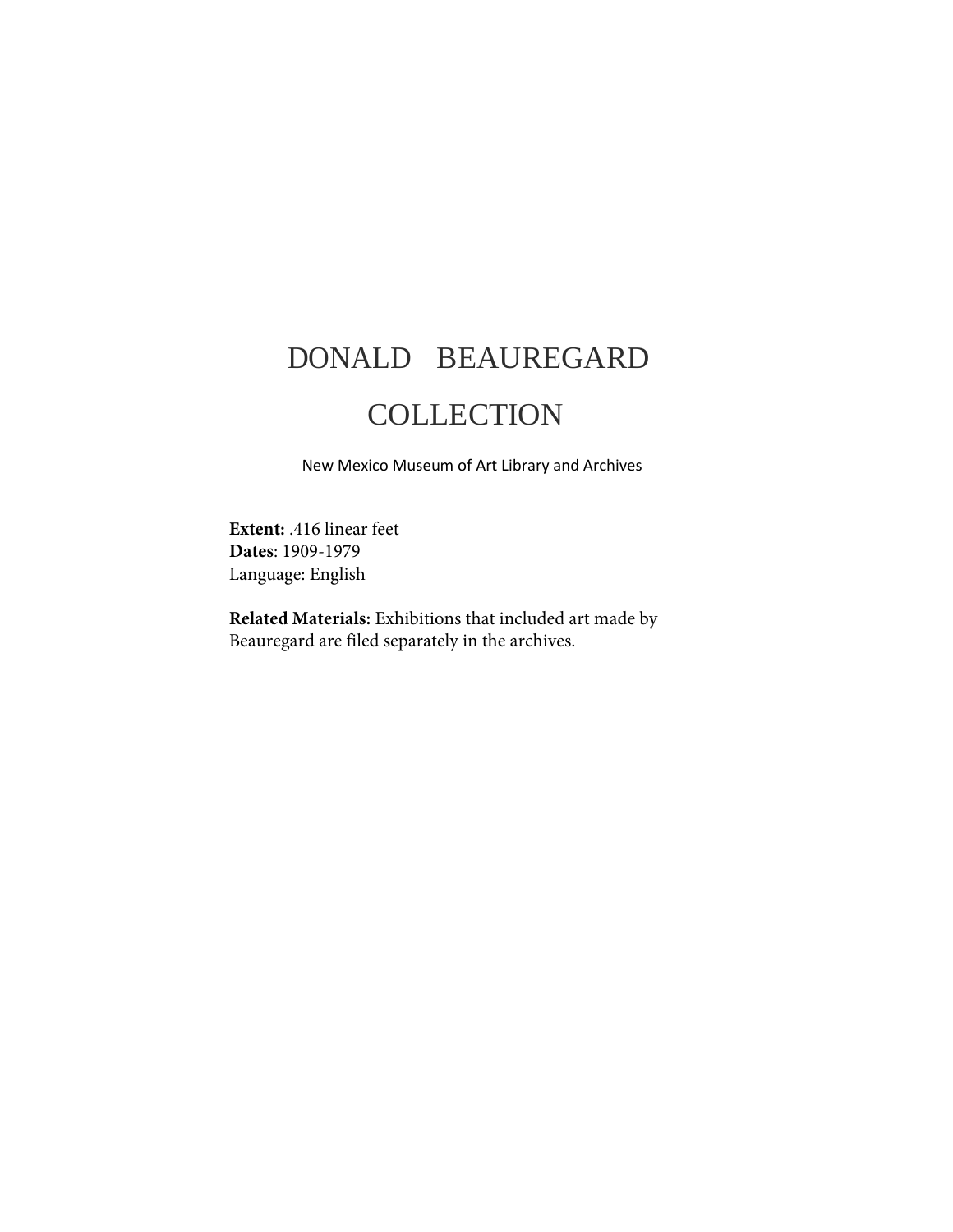#### **Contents**

Section I. Biographic Material

Section II. Galleries

Section III. Newspapers and Magazines

Section IV. Correspondence.

- A. [Earmarked](#page-7-0) Letters
- B. Other Letters
- C. [The 1925 Family Dispute](#page-14-0)
- D. Other [Letters \(continued\)](#page-16-0)

Section V. Miscellaneous

#### **The material is stored in Box 178**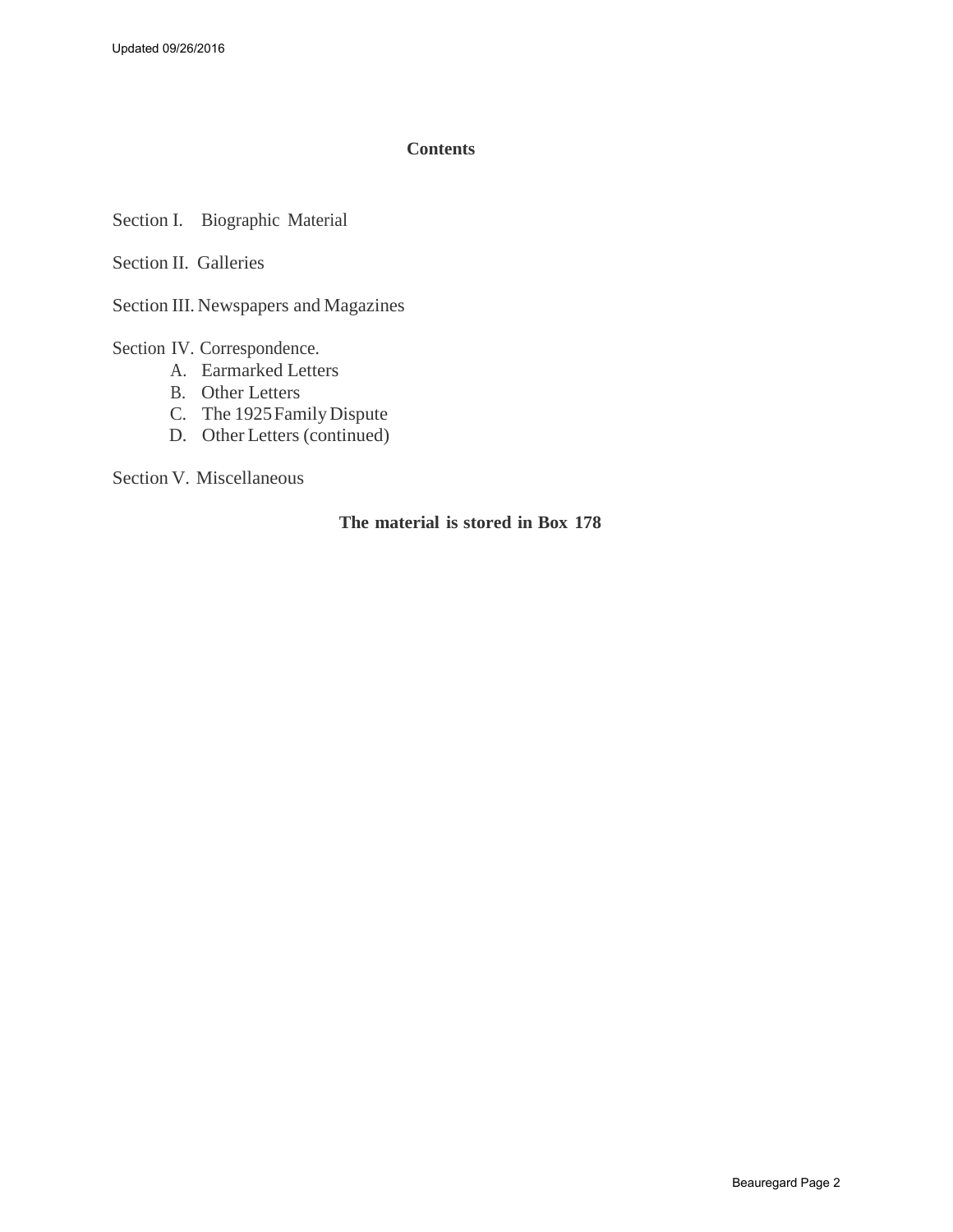#### **Biography**

In the small town of Fillmore, Utah, where he had been born on August 17, 1884, Donald Beauregard (herein DB) completed the cycle of his life, tortured with cancer, in his thirtieth year, on May 2, 1914.

His painting career, already full of achievement and promise of a brilliant future, produced highly acclaimed oils, watercolors, murals, and sketches. At the age of 16 years he enrolled in Brigham Young University where he studied art. By the year 1906 he had earned enough money to travel to Paris and enter the Julien Academy and study with Jean Paul Larens.

In the year 1909, led by an unremitting interest in archaeology, he joined an expedition headed by Professor Byron Cummings, and met Dr. Edgar L. Hewett, then the Director of the School of American Research. Later, fatefully he met Frank Springer (herein FS), who, taking an immediate interest in DB, financed the ensuing activities of the young artist until his demise in 1914.

One of his last challenges was a commission to produce a series of murals of the life of St. Francis of Assisi, which were to be installed in the auditorium to be built  $-$  it was  $-$  in the Museum of Fine Arts planned for Santa Fe. His death, however, cut short his work. Kenneth Chapman and Carlos Vierra finished the murals from his sketches. They are still to be seen on the walls of the museum's auditorium. He finished only one panel, The Renunciation of Santa Clara; the remaining sixwere done by Chapman and Vierra.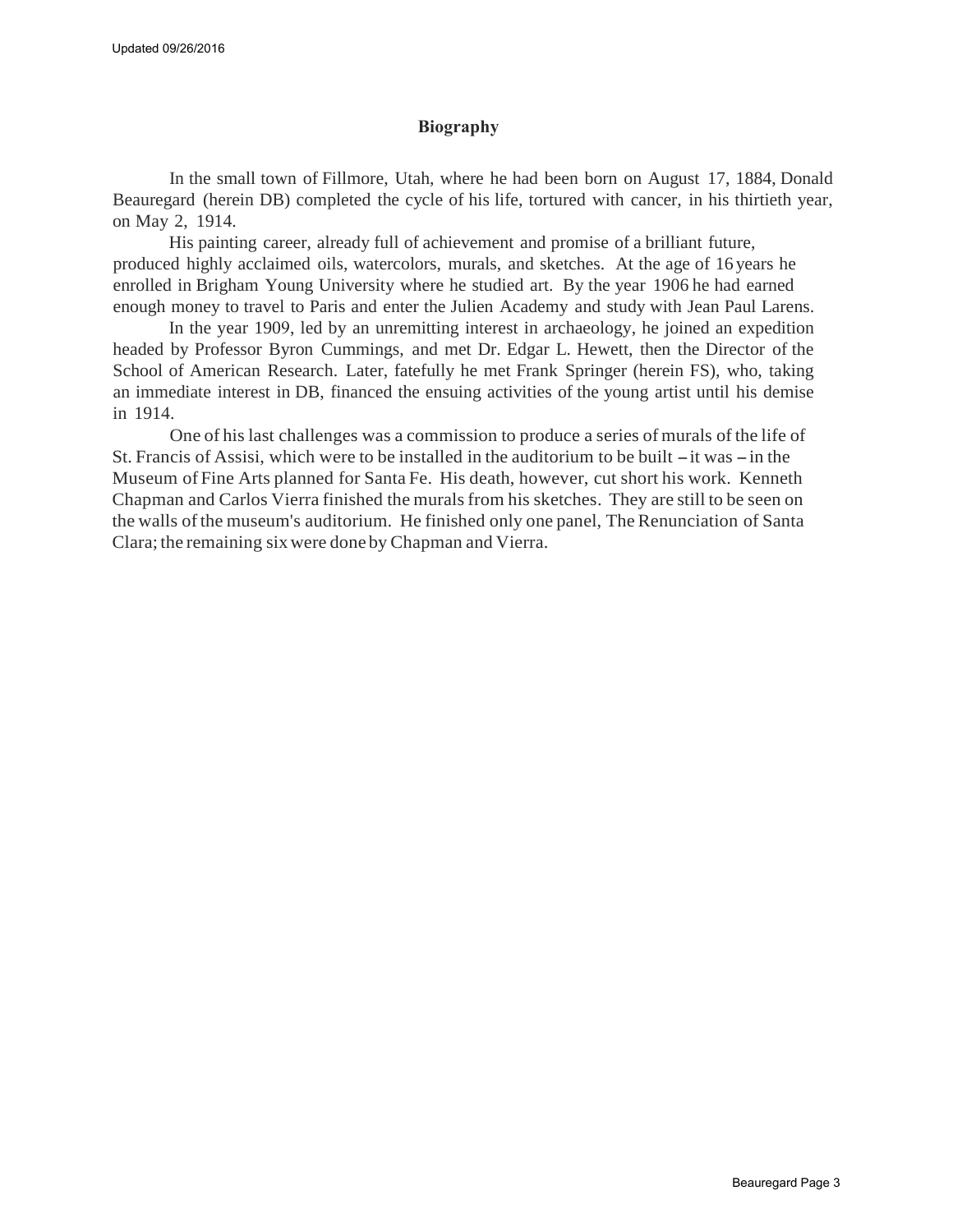## **SECTION I**

### BIOGRAPHIC MATERIAL

- 1. Biographic sketch. Rough draft. 2 pp. Heavily edited. Unsigned.
- 2. Biographic sketch. 2 pp. Unsigned but intended as an introduction to an exhibition of DB paintings at the MFA from November 10 through January 12 [ No years but probably c. 1920].
- 3. Biographic sketch. 1 pg. Unsigned. N.d.
- 4. Biographic sketch. 1 pg. By Donald O. Strel, Curator in charge at MFA.
- 5. Extracts (2). From El Palacio. April/May, 1914. 6 pgs. Biographic sketches.
- 6. (folder deleted)
- 7. Print-out of DB Art in MFA Collections.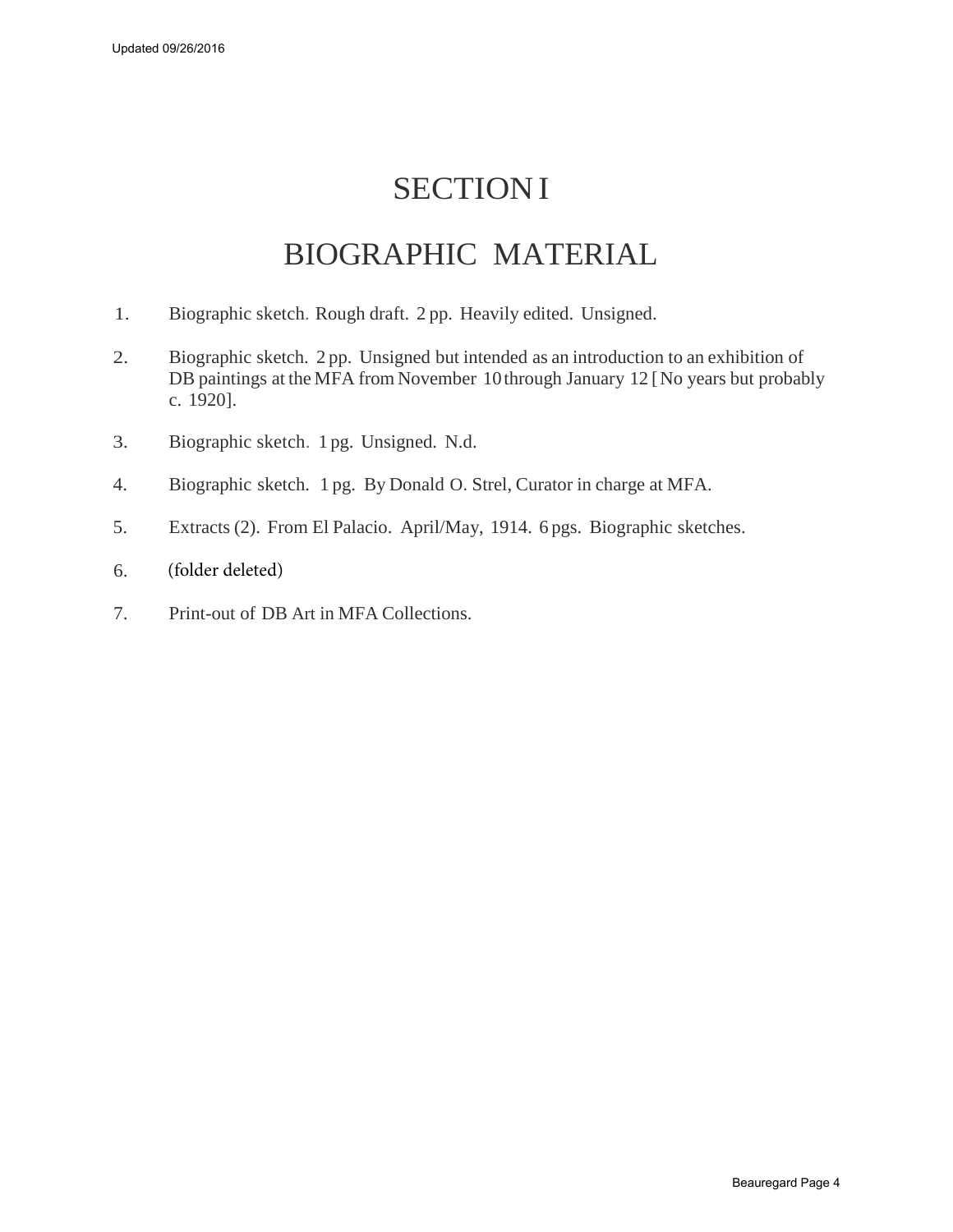## SECTION II GALLERIES

- 1. Gallery notes about DB exhibit in the "old Palace [of the Governors] in February 1915. Taken from El Palacio, Vol. 2, Nos. 4-5. January-February 1915. 2 pp. Notes that some of the art depicts Judge A.J. Abbott; K.M. Chapman; Abe Spiegelberg.
- 2. Catalog. The New Museum of Santa Fe 6 pgs. September 1 October 1, 1920. Photocopy. List of artists, including DB, and of works exhibited by each. List of murals in Auditorium.
- 3. Catalog. Museum of New Mexico, School of American Research Incomplete. 1932. DB Collection. 2 pgs. Cover: Picture of State Art Museum Essay. The Paintings of Donald Beauregard. By Alice Klauber. Photo of one mural. List of DB paintings, watercolors exhibited.
- 4. Catalog. Fine Arts Building. Exhibition of DB Paintings. November 10, 1963 through January 12, 1964. 65 pieces exhibited. Cover: portrait of DB by the artist.
- S. Catalog. Salt Lake City Art Center. Utah. Paintings and Drawings by [DB], 1884-1914. May 26 to June 16, 1968. With invitation card. Cover: self-portrait.
- 6. Catalog. FillmoreBicentennial ArtExhibit. DB. June27- July 11,1976. With invitation card. Cover has self-portrait.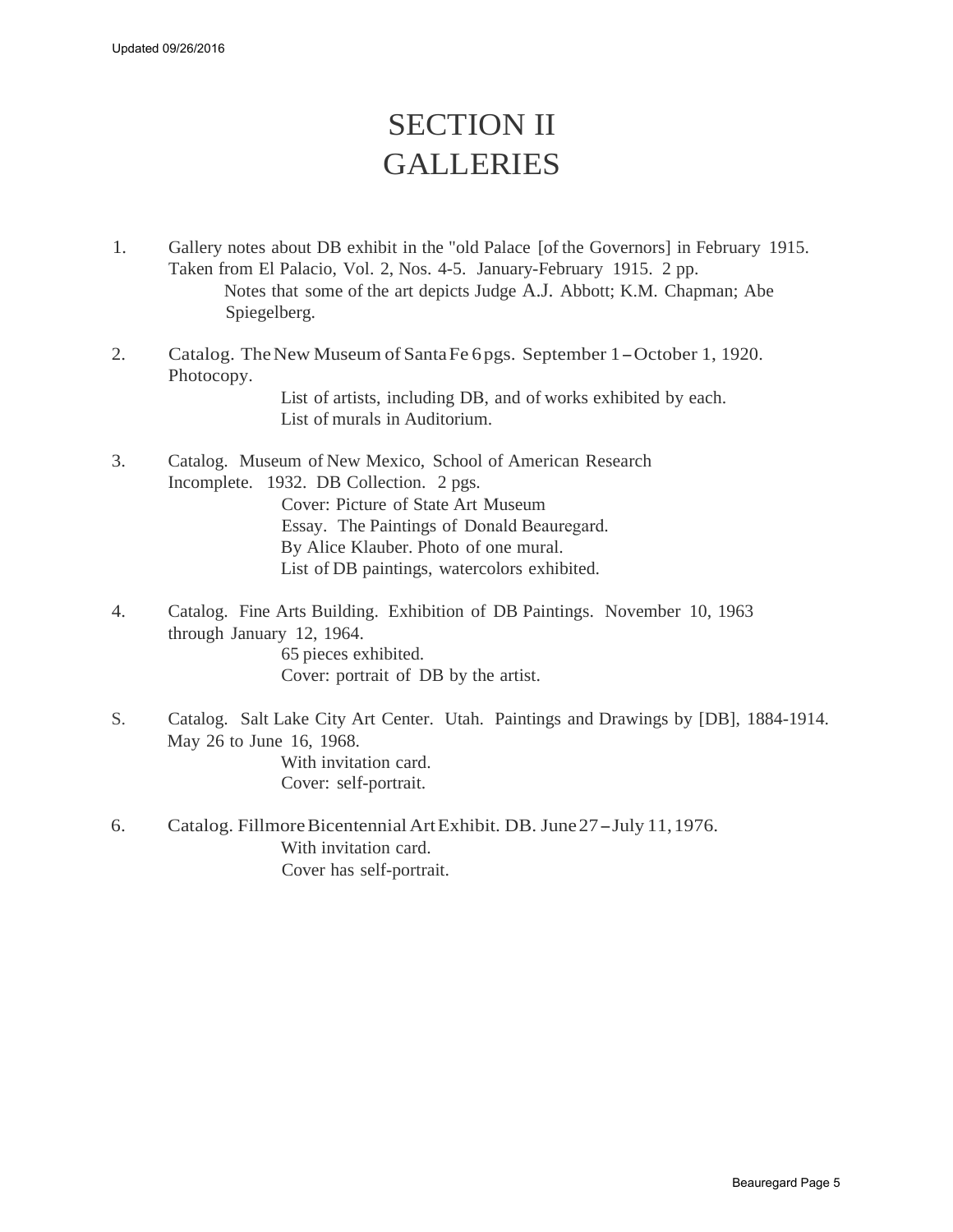### SECTION III NEWSPAPERS/MAGAZINES

Only a few fragmentary articles have been found, and are digested in this Section III.

1. Arizona Desert Semi - Weekly News. August 30, 1909. Newspaper. Article: Important Archaeological Discoveries by Utah Explorers. By DB. Page 6. Illustrated. Photocopy. [Reduced in size pictures partly illegible.]

> Photos taken by Stuart M. Young, official photographer, Utah Archaeological Expedition show ruins of prehistoric inhabitants of America.

Article explains the six pictures of Sega Canyon, Arizona.

- 2. The Tribune. Newspaper Art. January 1, 1911. [Page 1 missing.] Headline. Painting Awards Causing Trouble. Unfairness Charged. Photocopy of follow-up pages. First prize awarded to DB for *Over the Mesa.*
- 2A. El Palacio Magazine. April and May, 1914. Photocopy. Article. Answers the Call. [DB], Artist, Dies Where He Was Born. Cropped at bottom. Picture of artist. Traces his life and achievements.
- 3. New Mexican. November 10, 1963. Headline describes opening of exhibition of art of DB.

Describes works of DB presented to the Museum by Frank Springer in a Memorial Exhibition.

Includes sketches for murals in the Museum Auditorium completed by Carlos

Vierra and Kenneth Chapman.

Photo of DB self-portrait.

4. The Progress. [Not otherwise identified. Photocopy incomplete.] June 4, 1976. Reports that Gwen Hunter and Edith Callister are flying to Santa Fe to choose paintings for DB Bicentenial art show.

Photo of DB self-portrait [q.v. Folder 3, supra].

5. [No indent.] c. 1963. Bicentennial Art Show of DB works at Territorial State House Legislature Room. Utah.

> Photos (2) of DB works: *Hazel.* Uncompleted.

*Girl in the Mirror.*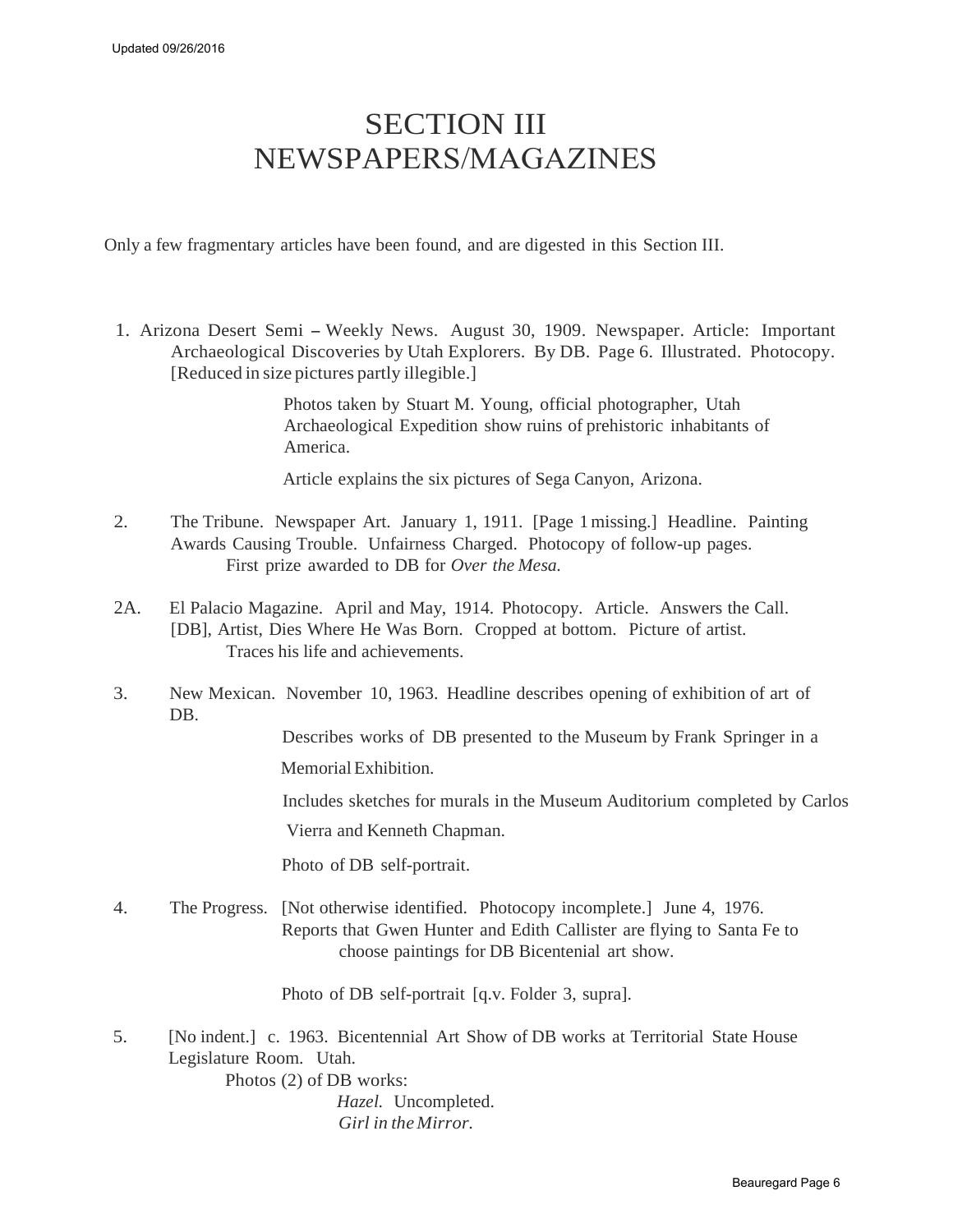## SECTION IV

#### **CORRESPONDENCE**

The letters in this Section IV, running from 1910 to 1979 (DB died on May 2, 1914) are all photocopies made from originals in an earlier archive. Some of them [A.] are grouped in series with typewritten explanatory cover sheets digested under the heading, Earmarked Letters. They will be digested and filed intact – even though a few of them are also found in [B.] General Correspondence.

Viewed as a whole, the letters exchanged by DB and FS and Edgar L. Hewett are digested in chronological order; the earliest, while DB was still alive, dealing mostly with his financial needs, his travels, and his art work, until the year 1913 when he learned of his serious illness. From that point until his death the letters reflect the concerns of all the letter-writers and the courage of DB as he approached the end of his life.

Letters dating from late 1914 on relate to his work and to efforts on the part of his surviving sister and other relatives to seize a great number of his paintings, which the correspondence will show were meant to go to FS in gratitude for his financial assistance during the last decade of DB's life. They eventually went to FS who in turn donated them to the MFA.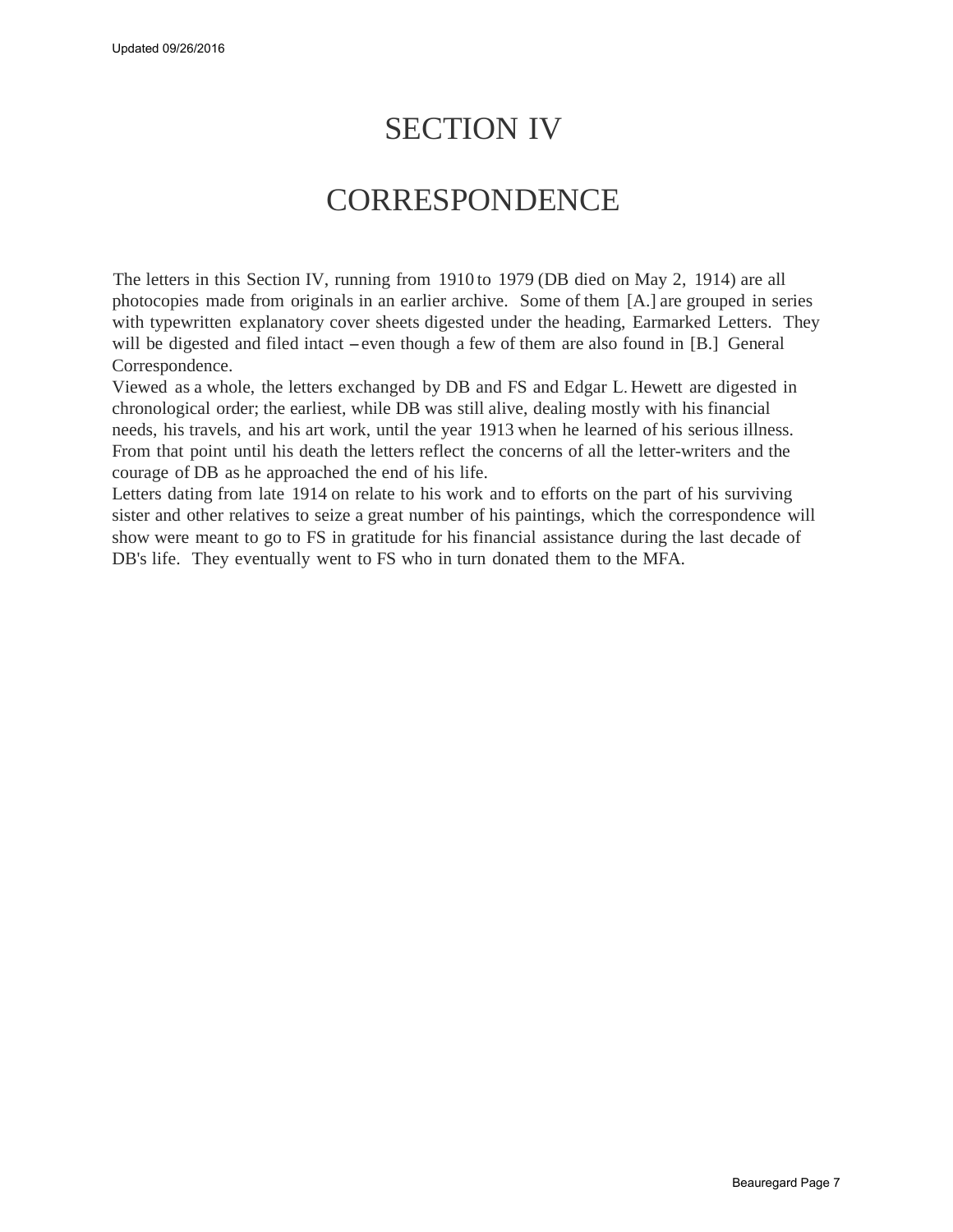A. Earmarked Letters.

<span id="page-7-0"></span>1. Cover Sheet marked, "Copy of Letters of [DB] Oct. 29, 1912 to April 19, 1914." [Letters attached do not coincide with these dates.]

| 2. | $4-19-14$ :                                                   | DB to FS.<br>Announces he is at last home from the hospital.                                                                                                                                                                 |  |
|----|---------------------------------------------------------------|------------------------------------------------------------------------------------------------------------------------------------------------------------------------------------------------------------------------------|--|
| 3. | $5 - 2 - 14$ :                                                | Archaeological Society of New Mexico [Paul AF. Walter, Sec'y] to Hon.<br>[FS]. [Date of DB's death.]<br>Announces receipt of check for \$131.41 to cover bills of St. Luke's<br>Hospital.<br>Sending a list of DB paintings. |  |
| 4. | $5-9-[14]$ :                                                  | Edgar L. Hewett to FS.<br>Discloses "no hope" for DB.                                                                                                                                                                        |  |
| 5. | $7 - 14 - 25$ :                                               | FS to Edgar Hewett. 3 pp.<br>Sending file of DB letters to Hewett.                                                                                                                                                           |  |
|    |                                                               | Shows in "great detail" what occurred between them during<br>18 months preceding DB's death, including DB letter dated<br>April 13, 1914 showing transfer of his paintings etc. at<br>Santa Fe to FS "as my property."       |  |
|    |                                                               | Also sending "formal transfer" by FS of title to DB paintings to<br><b>MFA</b>                                                                                                                                               |  |
| 6. | $7-14-25$ :                                                   | FS Memorandum. 1 pg. Holographic.<br>Effects transfer to [MFA] of works of DB upon condition that<br>they "remain permanently on exhibition *** where they are<br>now installed ***."                                        |  |
| 7. | Cover Sheet marked, "Letter (s) from Dr. Hewett to [FS] etc." |                                                                                                                                                                                                                              |  |
| 8. | $4 - 2 - 14$ :                                                | Hewitt to FS. 4 pp. Serialized, 28 to 31, incl.<br>Traces medical history of DB.                                                                                                                                             |  |
|    | $4 - 1 - 14$ :                                                | I.B. Perkins, M.D. to F.C. 1 pg. Serialized 32.<br>Same topic.                                                                                                                                                               |  |
|    | $4 - 7 - 14$ :                                                | Hewett to FS. 4 pp. Serialized 33 to 36.<br>Mostly about DB work.                                                                                                                                                            |  |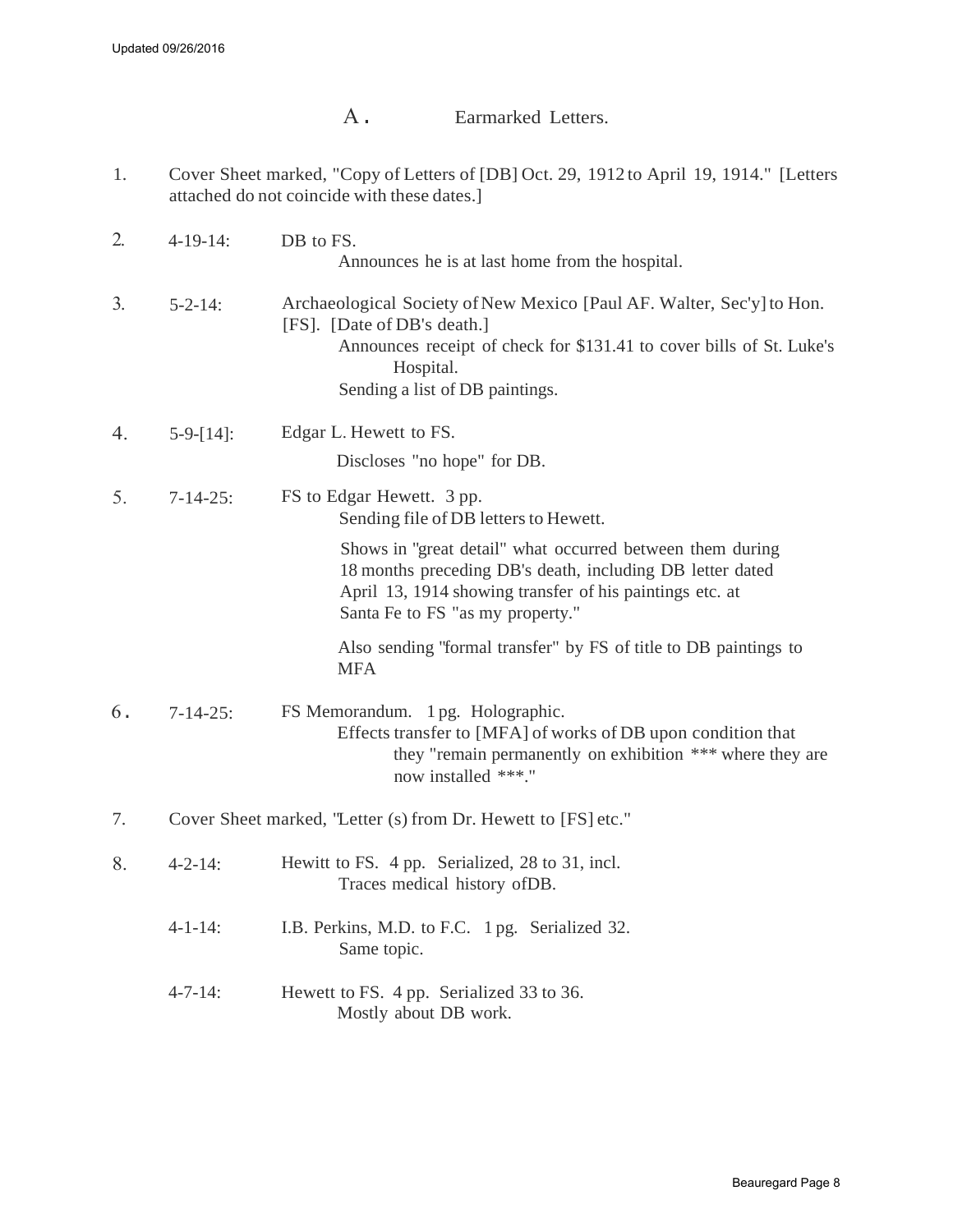|     | $4-9-14$ :                                                                                                                                                                                                  | Hewett to FS. 1pg. Serialized, 37.<br>[Still no knowledge.]                                                                      |
|-----|-------------------------------------------------------------------------------------------------------------------------------------------------------------------------------------------------------------|----------------------------------------------------------------------------------------------------------------------------------|
|     | $5 - 2 - 14$ :                                                                                                                                                                                              | Archaeological Society [Paul A. F. Walter, Sec'y] to FS. 1pg. Serialized,<br>38.<br>Acknowledges receipt of check for \$131.41   |
| 9.  |                                                                                                                                                                                                             | Cover Sheet marked, "Letters etc. April & May 1914."                                                                             |
| 10. | $4 - 1 - 14$ :                                                                                                                                                                                              | I.B. Perkins, M.D. to FS.<br>Reports on DB's condition.                                                                          |
|     | $4 - 2 - 14$ :                                                                                                                                                                                              | Hewett to FS. 4 pp.<br>[Same contents, different version of letter in Folder 8, dated 4-7-14.]                                   |
| 11. | Cover Sheet marked, "Letters of [DB]. Oct. 29, 1912 - April 19, 1914." Serialized<br>$1-27$ [26 $\,$ missing].<br>Note at bottom: $$250$ a quarter = 18 mo. $-$ about 1500."<br>"Final hospital acct. 131." |                                                                                                                                  |
| 12. | $10-29-12$ :                                                                                                                                                                                                | DB to FS. [This and all others in series are typewritten.] 2 pp. 1-2. From<br>France.<br>Discussing financial arrangements.      |
|     | $12 - 20 - 12$ :                                                                                                                                                                                            | DB to FS. 2 pp. 3-4. From Paris.<br>Discussing his career.                                                                       |
|     | $1 - 8 - 13$ :                                                                                                                                                                                              | DB to FS. 1 pg. 5. From Leysin, Tuisse.<br>Discussing work and money problems.                                                   |
|     | $5 - 20 - 13$ :                                                                                                                                                                                             | DB to FS. 2 pp. Two letters. 6-7. From Leysin.<br>Discussing his work in both letters.<br>Notes he feels in "tip-top condition." |
|     | $7-26-13$ :                                                                                                                                                                                                 | DB to FS. 2 pp. 8-9. From Munich.<br>Discussing work and money problems.                                                         |
|     | $9-12-13$ :                                                                                                                                                                                                 | DB to FS. 2 pp. 10-11. from Munchen.<br>Discussing plans to return to U.S.                                                       |
|     | $10-13-13$ :                                                                                                                                                                                                | DB to FS. 1 pg. 12. From Paris.                                                                                                  |
|     | $10-23-13$ :                                                                                                                                                                                                | DB to FS. 1 pg. 13. From Paris.<br>Has purchased ticket to N.Y.                                                                  |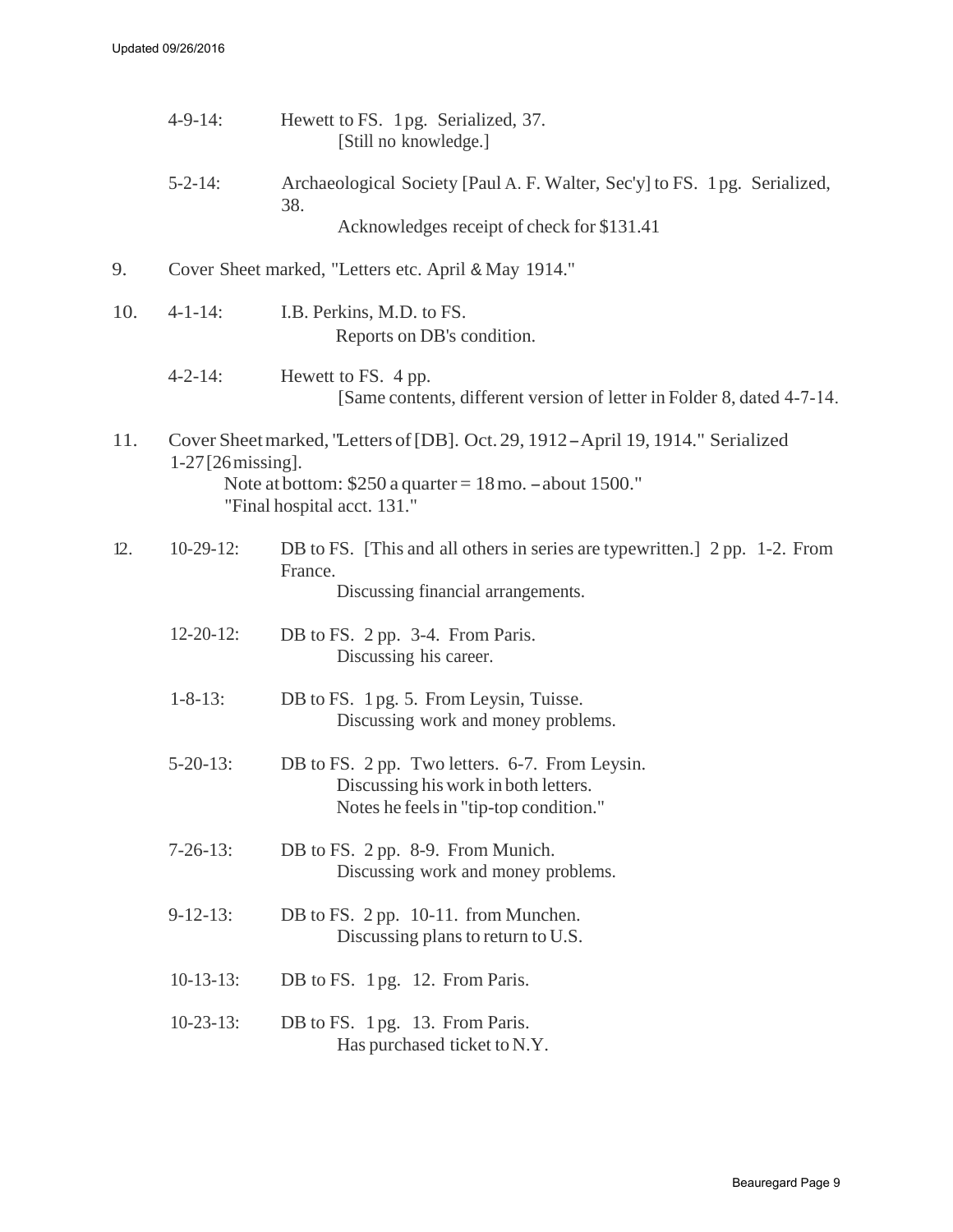| 13. | $1-29-14:$      | DB to FS. 2 pp. 14-15. From Santa Fe.<br>Writes about his plans for walls of MFA auditorium.                                                                                                               |
|-----|-----------------|------------------------------------------------------------------------------------------------------------------------------------------------------------------------------------------------------------|
|     | $2 - 10 - 14$ : | DB to FS. 2 pp. 16-17.<br>Discusses work on first panel.                                                                                                                                                   |
|     | N.d.:           | Canticle of the Sun. [No attribution.] 1 pg. 18.                                                                                                                                                           |
|     | $3-6-14$ :      | DB to FS. 1 pg. 19.<br>Is having bad time again with his stomach, and swelling on his<br>neck. [Shows much uneasiness.]                                                                                    |
|     | N.d.:           | DB to FS. 1 pg. 20.<br>Same topic.                                                                                                                                                                         |
|     | $3-13-14$ :     | DB to FS. 1pg. 21. From St. Luke's Hospital.<br>Same topic.                                                                                                                                                |
|     | $3-18-14$ :     | DB to FS. 1 pg. 22. From hospital.<br>Reports on operation.                                                                                                                                                |
|     | $3 - 27 - 14$ : | DB to FS. 2 pp. 23-24. from hospital.<br>Discussing his condition; cannot continue work.<br>Talks about his bravery.                                                                                       |
|     | $*4-7-14:$      | DB to FS. 1 pg. 25. From hospital.<br>Hopes to go home soon.<br>Hewett has written about advisability of Chapman and<br>Parsons finishing his work.                                                        |
|     | $4-19-14$ :     | States that "whatever I do I shall turn over to you."<br>DB to FS. 1pg. 27.<br>Reports he is "back home."                                                                                                  |
|     | 1910 to 1913.   | B <sub>1</sub><br>Other Letters.                                                                                                                                                                           |
| 14. | $3 - 7 - 10$ :  | DB to E.L. Hewett. From Bd. of Education, Ogden, Utah. 2 pp.<br>Describes himself as a "tall red headed artist, and as "still<br>enthusiastic toward archaeological studies *** a strenuous<br>chap. ***." |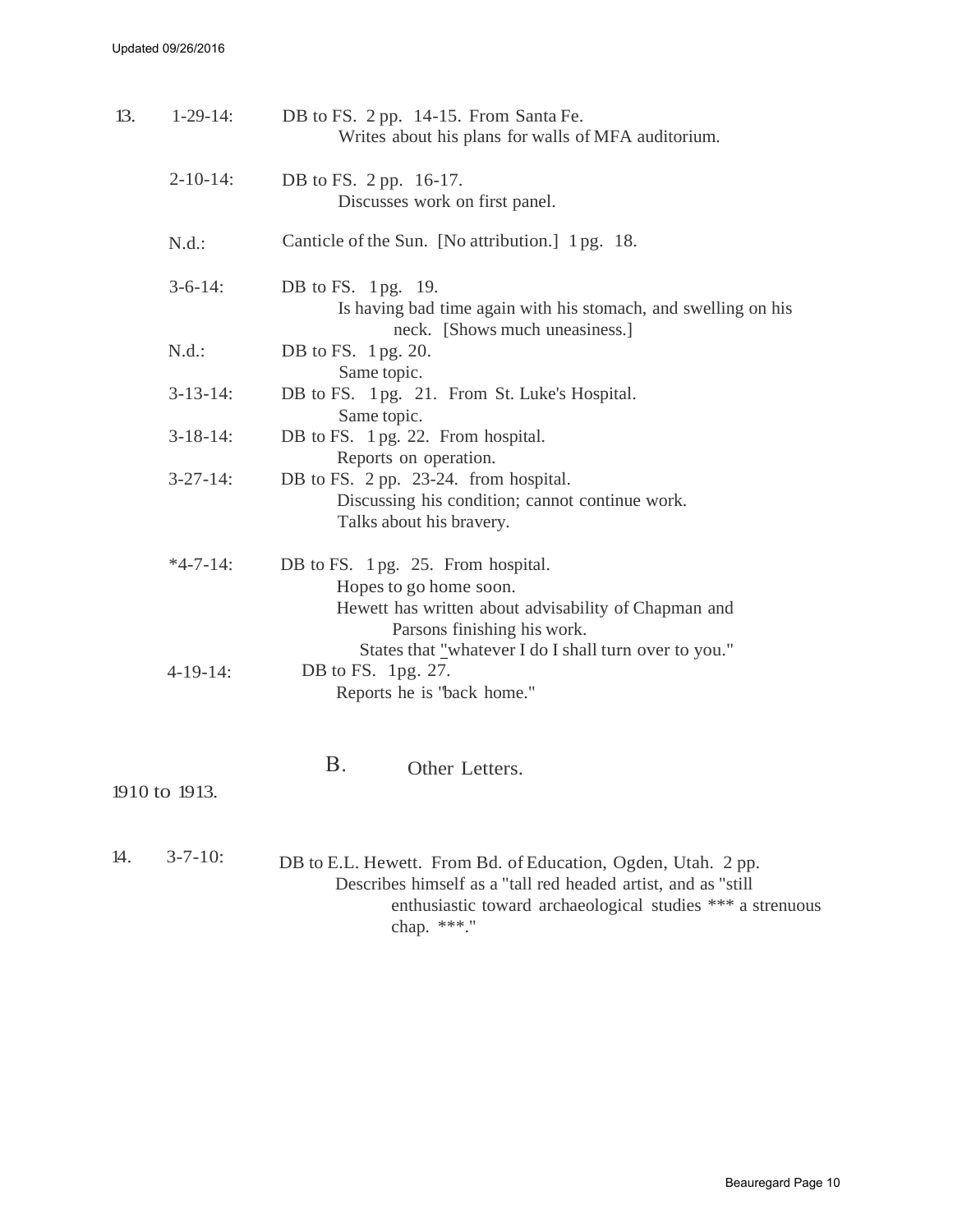|     | $4 - 26 - 10$ :   | DB to Hewett. From Ogden, Utah. 2 pp.<br>Questioning publicity work he is asked to do: will he be<br>remunerated?                                                            |
|-----|-------------------|------------------------------------------------------------------------------------------------------------------------------------------------------------------------------|
|     | $5 - 5 - 10$ :    | [Hewett] to DB. 2 pp.<br>Responds to DB letter, 4-26. Explains nature of publicist works.                                                                                    |
|     | $5-9-10$ :        | DB to Hewett.<br>Responds to Hewett letter, 5-5.                                                                                                                             |
|     | $5 - 13 - 10$ :   | [Hewett] to DB.<br>Responds to DB letter, 5-9.                                                                                                                               |
|     | $9 - 2 - 10$ :    | DB to Hewett.                                                                                                                                                                |
|     | $10-17-10$ :      | DB to Hewett. 2 pp.<br>Taking up pottery(!).                                                                                                                                 |
|     | $11-30-10$ :      | DB to Hewett. 2 pp.                                                                                                                                                          |
| 15. | $1-11(11?)$ :     | DB to Hewett. 2pp.<br>Discloses he is in Leysin, Switzerland, feels perfectly strong.<br>Feels a need to take courses in anatomy at the Beaux Arts, and in<br>Decoration(!). |
|     | $11 - 1 - 11$ :   | DB to Hewett. 2 pp.<br>Heading to Europe rather than to Santa Fe.                                                                                                            |
|     | $12 - 18 - 11$ :  | [Hewett] to DB. 2 pp.<br>Encloses "letter of presentation" that may be helpful.<br>Letter dated 12-18 to the directors of Museums and Art<br>Enclosed:<br>Galleries.         |
| 16. | $3-17-12$ :       | DB to "My Dear Neil." 4 pp. From Paris.<br>Chit-chat; discloses plans.                                                                                                       |
|     | Paris?]           | N.d. [mid-1912]: DB to FS. Letterhead of School of American Archaeology. [From                                                                                               |
|     |                   | First mention of his illness.                                                                                                                                                |
|     | $16-A. 5-10-12$ : | DB to Hewett. 5 pp. From Paris.                                                                                                                                              |
|     | $9-29-12$ :       | DB to Hewett. 3 pp. From Bretagne, France.                                                                                                                                   |
|     | $10-8-12$ :       | Hewett to DB.<br>Implies that FS will "see him through" financially.<br>Enclosed: Letter to FS, same date.                                                                   |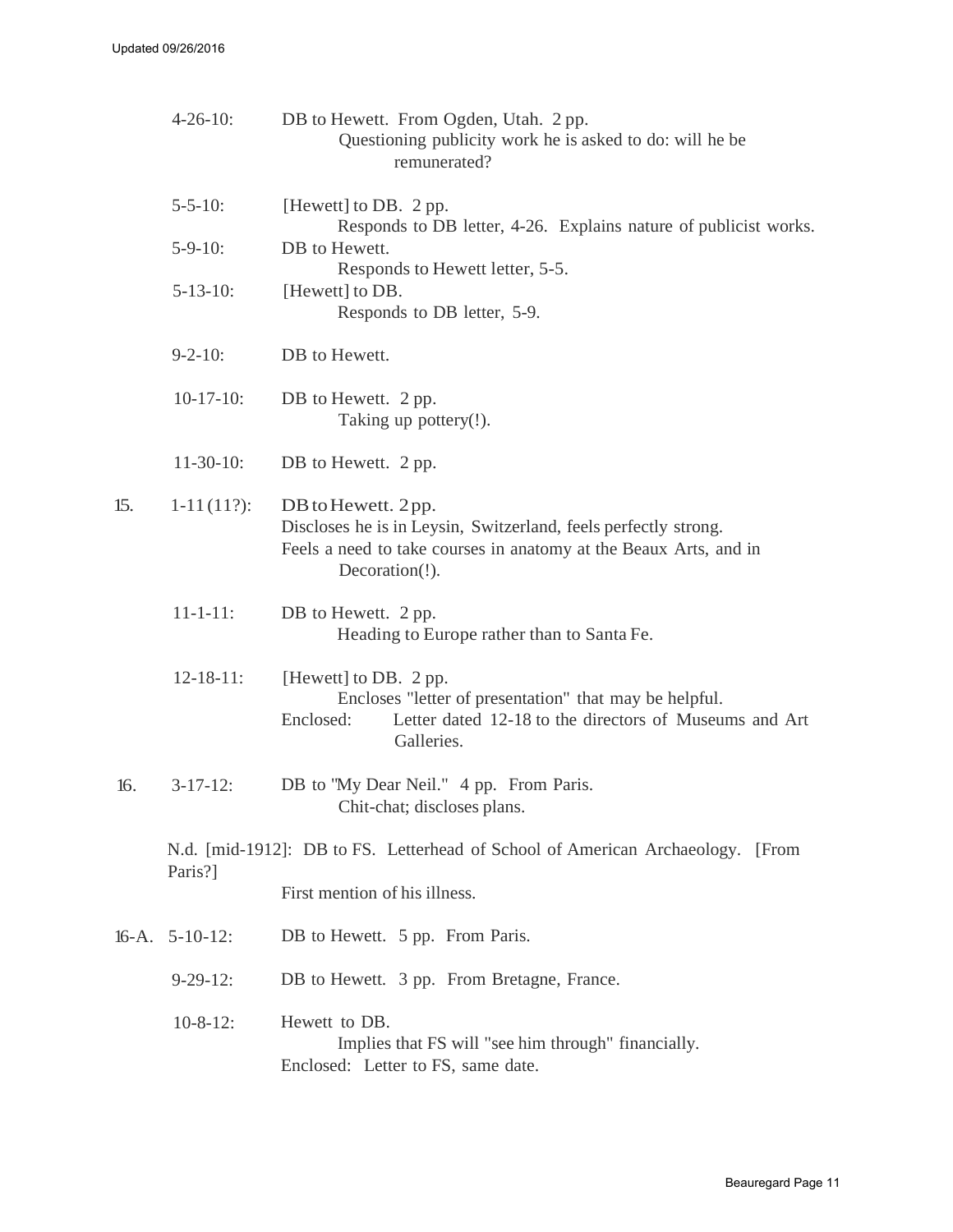|     | $10-16-12$ :                     | DB to Hewett. 3 pp. From Douarnenez, France.<br>Discloses he is at end of his resources.                                                                                                               |
|-----|----------------------------------|--------------------------------------------------------------------------------------------------------------------------------------------------------------------------------------------------------|
|     | $10-28-12$ :                     | [Hewett] to DB.                                                                                                                                                                                        |
|     | $10-29-12$ :                     | Refers to DB letter, 10-16; discloses that FS will send him funds.<br>DB to FS. 2 pp. From France.                                                                                                     |
|     |                                  | Thanks him for his support Relates his past life in a detailed<br>biographic sketch.                                                                                                                   |
|     | $12 - 11 - 12$ :                 | DB to Hewett (?). 3 pp. [Slightly cropped. From Switzerland.]<br>Discusses his plans:                                                                                                                  |
|     | $12 - 20 - 12$ :                 | DB to FS. Longhand, 5 pp; typewritten copy. 2 pp. From Paris.<br>Losing "touch" with Southwest feeling. Discusses his physical<br>problems, but sets forth his plans for next summer.                  |
| 17. | $1 - 8 - 13$ :                   | DB to FS. [Fragmentary.] Typewritten copy, so marked. From<br>Switzerland.<br>Details on his illness.                                                                                                  |
|     | $2 - 4 - 13$ :                   | [Hewett] to DB. 2 pp. From Switzerland.<br>Sets forth new plan for artwork at "this exposition."                                                                                                       |
|     | $2 - 17 - 13$ :                  | DB to FS. Postcard.                                                                                                                                                                                    |
|     | $3 - 31 - 13$ :                  | DB to Hewett. 3 pp. From Switzerland.                                                                                                                                                                  |
|     | $4 - 3 - 13$ :<br>$4 - 8 - 13$ : | DB to Neil. 5 pp. From Switzerland.<br>DB to FS. 3 pp. From Switzerland. With typewritten copy, so marked.<br>Self-analysis of his art.                                                                |
|     | $4 - 18 - 13$ :                  | [Hewett] to DB. 2 pp.<br>Discussing mural project.                                                                                                                                                     |
|     | $5 - 20 - 13$ :                  | DB to FS. 2 pp. From Switzerland. With typewritten copy, so marked.<br>Discloses that he is working out sketches "in a primitive manner as<br>possible" for the proposed San Diego exhibition building |
|     | $6 - 12 - 13$ :                  | DB to Hewett. 2 pp. Switzerland.<br>Is sending him sketches.                                                                                                                                           |
|     | $7-26-13$ :                      | DB to FS. 4 pp. From Munich. With typewritten copy, so marked.                                                                                                                                         |
|     | $9-12-13$ :                      | DB to FS. 5 pp. From Munich. With typewritten copy, so marked.<br>His stomach is bad again. Planning to return to U.S.                                                                                 |
|     | $9-13-13$ :                      | DB to FS. From Paris [?] on French letterhead.<br>Hasn't arranged return passage yet.                                                                                                                  |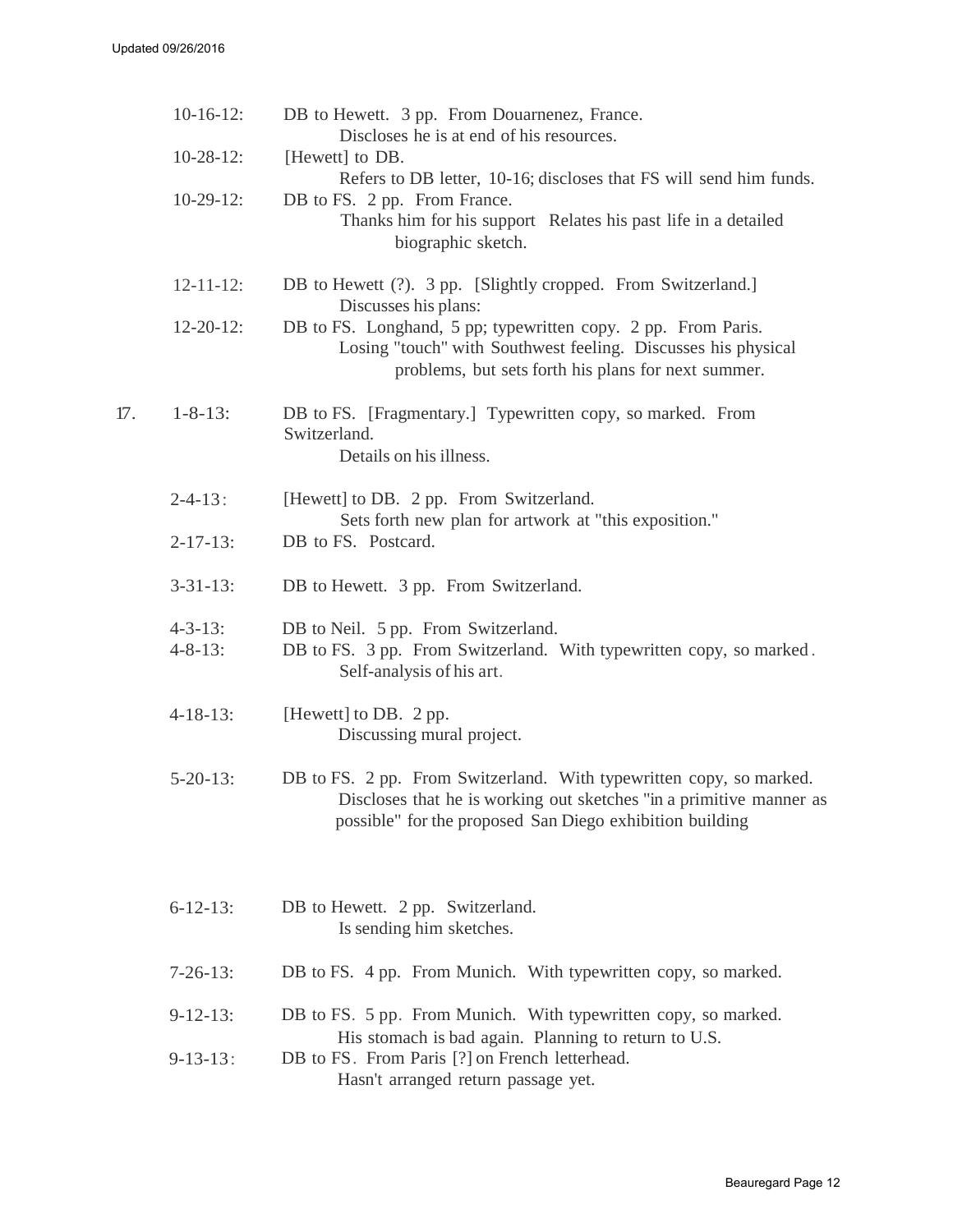|      | $9 - 26 - 13$ :    | DB to Hewett. 3 pp. From Paris.<br>Arranging passage to U.S., leaving in two weeks.                                                                                                                          |
|------|--------------------|--------------------------------------------------------------------------------------------------------------------------------------------------------------------------------------------------------------|
|      | $10-15-13$ :       | DB to FS. From Paris.<br>Feeling better: staying on.                                                                                                                                                         |
|      | $10-23-13$ :       | DB to FS. With typewritten copy so called.<br>Has purchased ticket home; sailing on November 8.                                                                                                              |
| 1914 | Jan.-Feb.          | [DB died on May 2.]                                                                                                                                                                                          |
| 18.  | $1-2:$             | Paul A. F. Walter [School of American Archaeology] to FS. Typewritten.<br>Preparing for arrival of DB.                                                                                                       |
|      | $1 - 15$ :         | DB to Dear Neil. 6 pp. On letterhead of the Montezuma Hotel, San<br>Francisco.                                                                                                                               |
|      | $1-29:$            | DB to FS. 4 pp.<br>Seeks photos for sketches. With copy so-marked.                                                                                                                                           |
|      | $2 - 10$ :         | [Same parties.] 5 pp. Typewritten.<br>Setting forth expenses for stretchers, canvas, etc.                                                                                                                    |
| 19.  | $3-6:$             | DB to FS. With typewritten copy, so-marked.<br>"Disagreeable bit of news." Stomach and growth on neck. Told<br>doctors to delay surgery                                                                      |
|      | $3-13$ :           | Seeks FS advice on whether to hold off the surgery.<br>DB to FS. With copy, so marked. On letterhead of St. Luke's Hospital.<br>With typewritten copy, so-marked.<br>Regrets his work will "be broken into." |
|      | March-April:       | Extracts from letters of FS to KM. Chapman.<br>All lamenting DB's impending demise as announced by DB.                                                                                                       |
|      | $3-16:$<br>$3-18:$ | Walter to FS.<br>DB to FS. With typewritten copy, so-marked.<br>Post surgical. Confident as to recovery.                                                                                                     |
|      | $3-26:$            | Philip Hillkowitz, M.D. to I.B. Torkins, M.D.<br>Reports on tissue removed from DB.                                                                                                                          |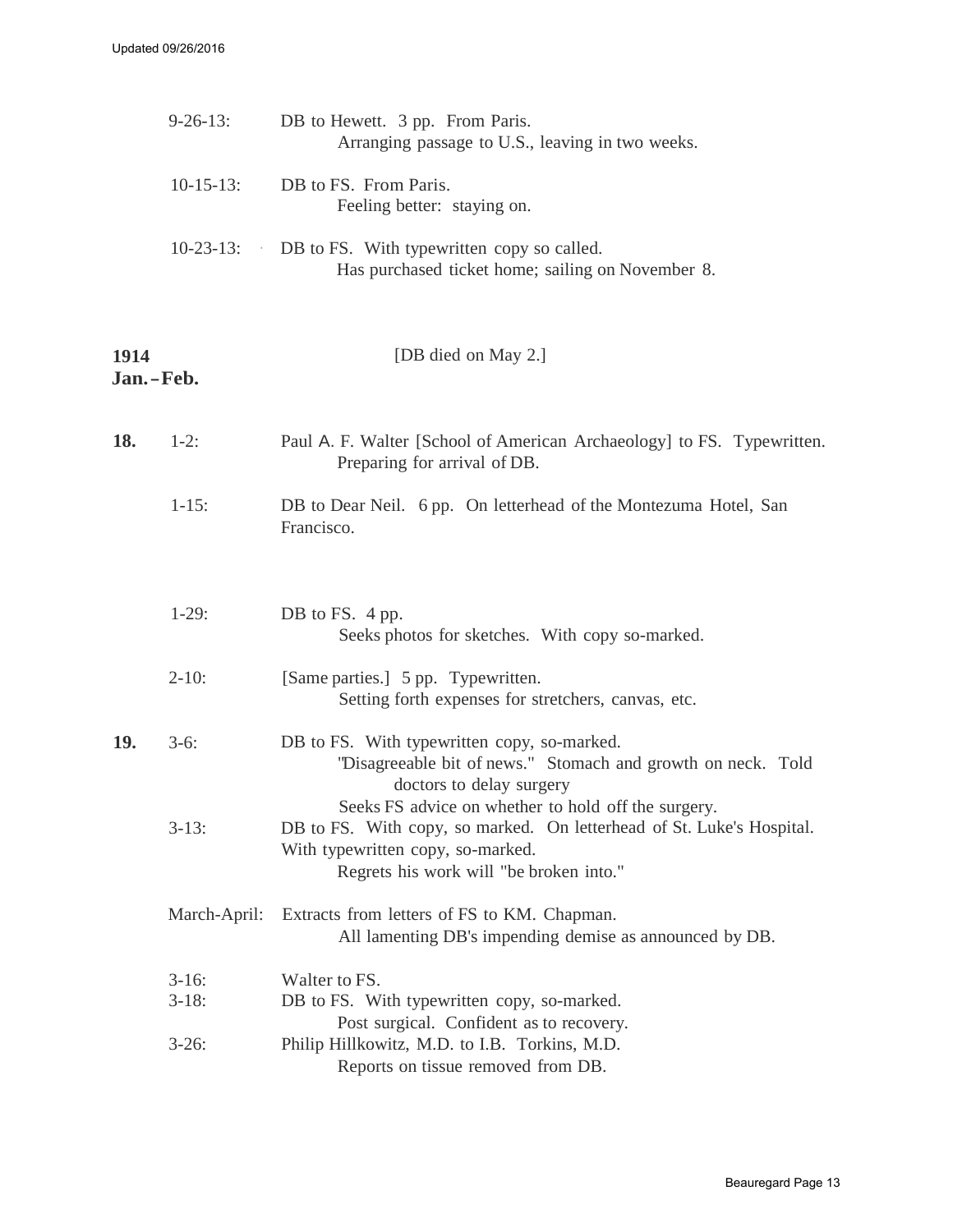|     | $3 - 27$ : | DB to FS. 6 pp. With typewritten copy, so-marked.<br>Discloses he is terminally ill.                                                                                                                                                                               |
|-----|------------|--------------------------------------------------------------------------------------------------------------------------------------------------------------------------------------------------------------------------------------------------------------------|
|     |            | N.d. [c. 3-28]: DB to FS. [Copy of original missing; copy, so-marked.]<br>Upset over delay in his work(!)<br>Sends last bill.                                                                                                                                      |
|     | $3 - 30:$  | DB to Mrs. Harry L. Wilson. [Copy of original missing; copy, so-<br>marked.]<br>Instructions for post death.                                                                                                                                                       |
| 20. | $4-1:$     | I.B. Perkins, M.D. to FS. [Copy of original missing; copy, so-marked.]                                                                                                                                                                                             |
|     |            | Describes surgical procedures on DB.                                                                                                                                                                                                                               |
|     | $4-2:$     | Hewett to FS. 4 pp. [Copy of original missing; copy, so-marked.]<br>Describes DB condition.                                                                                                                                                                        |
|     | $4-7:$     | Hewett to FS. 4 pp. [Copy of original missing; copy, so-marked. Second<br>copy, slightly different.<br>Considering alternatives for finishing murals.                                                                                                              |
|     | $4-7:$     | DB to FS. From St. Luke's. 3 pp. With copy, so-marked.<br>Reports that Hewett advises that Chapman and Parsons could<br>finish the panels.                                                                                                                         |
|     | $4 - 8:$   | DB to Hewett. 2 pp. [Last pages missing.]<br>Talking about disposition of DB art.                                                                                                                                                                                  |
|     | $4-9:$     | Hewett to FS.                                                                                                                                                                                                                                                      |
|     |            | Announces no hope for DB.                                                                                                                                                                                                                                          |
|     | $*4-13:$   | DB to FS. 3 pp. With copy, so-marked.<br>States that all his sketches, paintings, etc. at Santa Fe are for FS.<br>Also his photos and colored prints and books, etc. [Q.v.<br>letter that follows; letter of 5-5-14 below; and letters in<br>Subsection C, infra.] |
|     | $4-16:$    | FS to Walter [Paul A.F.].<br>Announces that DB has left St. Luke's for his home. Asks that DB<br>works be preserved, intended for permanent collection [at<br>MFA].                                                                                                |
|     | $4 - 19$ : | DB to FS. [Copy of original missing; copy, so-marked.]<br>Home. Expects "to pick up right along."                                                                                                                                                                  |
|     | $4 - 21$ : | I.B. Perkins, M.D. to Hewett.                                                                                                                                                                                                                                      |
|     |            | Case hopeless.                                                                                                                                                                                                                                                     |
|     | $4 - 23$ : | Walter to FS.                                                                                                                                                                                                                                                      |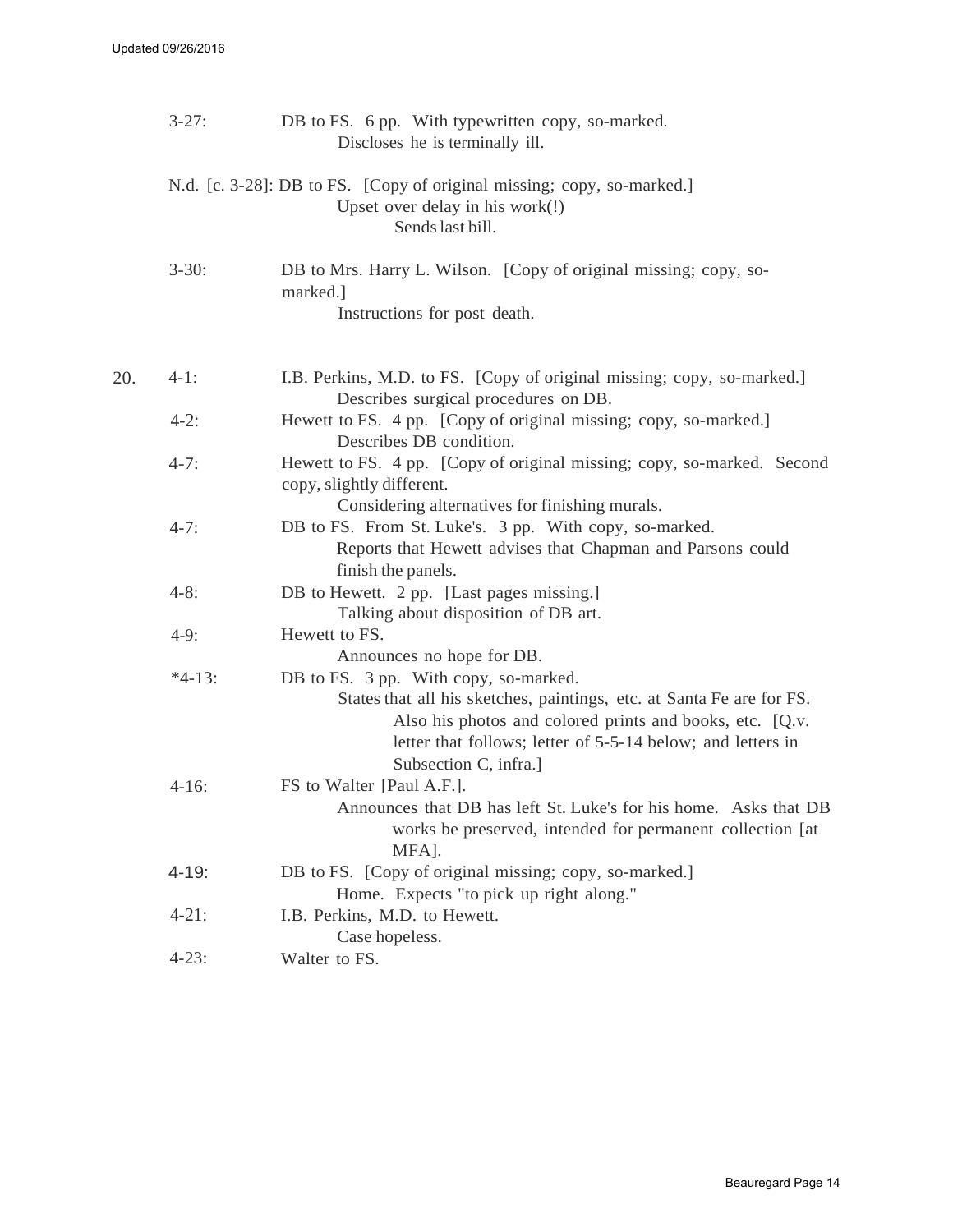(May; Oct.)

| 21. | $5-2$ :    | Walter [Paul A.F.] to FS. [No copy of original.]            |
|-----|------------|-------------------------------------------------------------|
|     |            | Copy, so-marked.                                            |
|     | $5-5$ :    | [Lillian Beauregard] to FS. 5 pp.                           |
|     |            | Claims late brother's works.                                |
|     |            | [But vide Subsection C)nfra.]                               |
|     | $5 - 27$ : | [Same parties.]                                             |
|     | $5 - 30$ : | Hewett to FS. [No copy of original.] Copy, so-marked. 4 pp. |
|     |            | Describes his disposition of DB's works.                    |
|     |            | Suggests that St. Francis Plan is his as well: Chapman and  |
|     |            | Vierra acceptable.                                          |

C. The 1925 Family Dispute

<span id="page-14-0"></span>The orderly digest of all letters in this Section IV in chronologic order is interrupted by those in this Subsection C to cover separately the brouhaha that arose in 1925 when DB's relatives made a claim 11 years after his demise to all the paintings he left to FS. This belated attack is the subject of the letters digested below.

| 22. | $10-15-14$ : |           | Lillian Beauregard [herein LB] to FS. The beginning of a claim that<br>didn't come to full flower until 11 years later.                                                                                                                                              |
|-----|--------------|-----------|----------------------------------------------------------------------------------------------------------------------------------------------------------------------------------------------------------------------------------------------------------------------|
|     |              |           | No date, but c. 1914: [First name not clear] C. Wilson to FS. [But see letter, 5-9-25,<br>Chapman to FS, infra.] Enclosing complete Catalogue of canvases and<br>paintings of DB, which are held at School of American Archaelogy<br>(the letterhead of the letter). |
|     |              | Attached: | Catalogue (2 pp.) of Oil Paintings with sizes (34);<br>photographs; postcards; prints; sketch books; water colors;                                                                                                                                                   |

etc.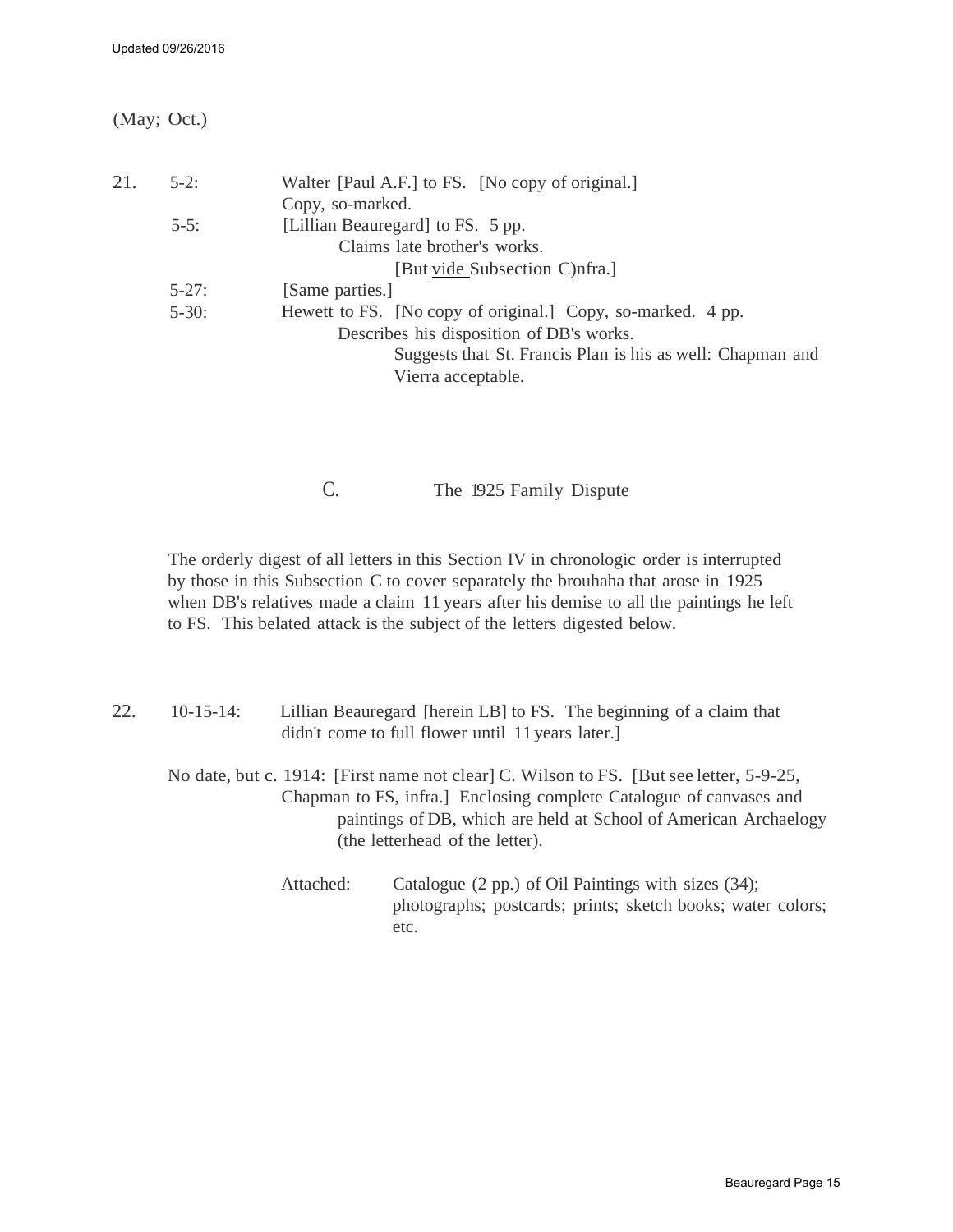| 23. | $3 - 31 - 25$ : | William King (U.S. Senator) to Frank Springer. 2 pp. With typewritten<br>copy, so-marked.<br>Announces his receipt of communication from his brother Samuel<br>L. King, attorney for Mr. & Mrs. Nelson Beauregard<br>[parents of DB], concerning DB paintings, which should have<br>been turned over to them as personal representatives of his estate.<br>Included murals done at FS' commission representing the life of<br>St. Francis. [There follows an elaboration of the parents' claim<br>to "nearly 100" of these paintings.] Understands they have been<br>given to the Museum by Springer. |
|-----|-----------------|-------------------------------------------------------------------------------------------------------------------------------------------------------------------------------------------------------------------------------------------------------------------------------------------------------------------------------------------------------------------------------------------------------------------------------------------------------------------------------------------------------------------------------------------------------------------------------------------------------|
| 24. | $4 - 2 - 25$ :  | [FS] to William King.<br>Acknowledges receipt of letter dated 3-31.<br>Suffering from heart problem, needs more time to reply.                                                                                                                                                                                                                                                                                                                                                                                                                                                                        |
|     | $4 - 6 - 25$ :  | FS to Kenneth M. Chapman. 4 pp.<br>Declares to be "up against a most despicable annoyance ***."<br>Describes family claims in detail.                                                                                                                                                                                                                                                                                                                                                                                                                                                                 |
|     | $4 - 7 - 25$ :  | William King to FS. 5 pp. With two typewritten copy, stamped received<br>April 17, 1915 at office of Senator.<br>Takes issue with all claims of Beauregard family.                                                                                                                                                                                                                                                                                                                                                                                                                                    |
|     | $4 - 14 - 25$ : | FS to Senator Jones. Draft.                                                                                                                                                                                                                                                                                                                                                                                                                                                                                                                                                                           |
|     | $4 - 22 - 25$ : | [FS]. Note at outset: "In letter to Ada." Then: To Eva Springer.<br>Explication (abbreviated) of circumstances.                                                                                                                                                                                                                                                                                                                                                                                                                                                                                       |
|     | $4 - 28 - 25$ : | Paul AF. Walter [V.P., First National Bank of Santa Fe.]<br>Disturbed over "preposterous claim" made by Senator Willaim<br>King.<br>[Arthur] Seligman [President] "will post" Senator Jones [as to true<br>facts.                                                                                                                                                                                                                                                                                                                                                                                     |
|     | $4 - 30 - 25$ : | FS to William King.                                                                                                                                                                                                                                                                                                                                                                                                                                                                                                                                                                                   |
|     | $4 - 22 - 25$ : | Attached: draft ofletter, 4-30-25, FS to Senator Jones.<br>Kenneth M. Chapman to FS. 4 pp.<br>Sets forth his version of facts; consistent with FS version.                                                                                                                                                                                                                                                                                                                                                                                                                                            |
|     | $4 - 28 - 25$ : | Statement. Chapman. 2 cc. with letter of transmittal                                                                                                                                                                                                                                                                                                                                                                                                                                                                                                                                                  |
|     | $5 - 4 - 25$ :  | Chapman to FS. 4 pp.                                                                                                                                                                                                                                                                                                                                                                                                                                                                                                                                                                                  |
| 25. | $5 - 6 - 25$ :  | Paul AF. Walter to FS.<br>Doubts whether anything further will be heard from Utah.                                                                                                                                                                                                                                                                                                                                                                                                                                                                                                                    |
|     | $5 - 9 - 25$ :  | Chapman to FS.                                                                                                                                                                                                                                                                                                                                                                                                                                                                                                                                                                                        |
|     | $5 - 15 - 25$ : | A.A. Jones [Senator, N.M.] to FS.<br>Fully supports FS.                                                                                                                                                                                                                                                                                                                                                                                                                                                                                                                                               |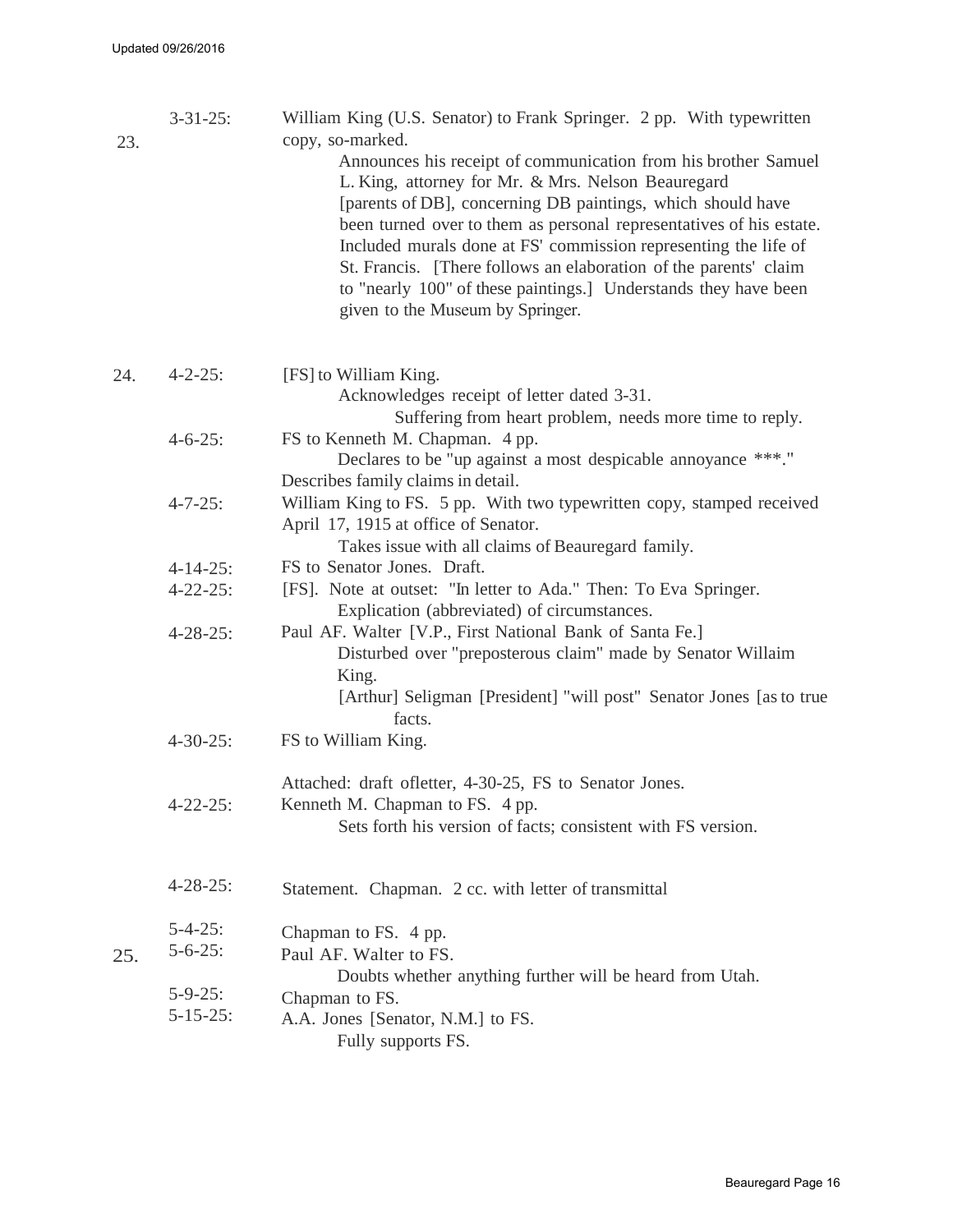| $5 - 15 - 25$ :                    | William H. King [Senator, Utah] to FS.<br>Withdrawing as counsel to Beauregards.     |
|------------------------------------|--------------------------------------------------------------------------------------|
| $6 - 3 - 25$ :                     | Hewett to FS.<br>States his version of facts, same as FS statement.                  |
| $7 - 14 - 25$ :<br>$7 - 21 - 25$ : | Statement. FS. Copy.<br>Hewett. Receipt for letters and papers.                      |
| $10-15-25$ :                       | Museum of New Mexico to El Palacio Extracts. Records transfer of<br>DB works to MNM. |

#### <span id="page-16-0"></span>**D. Other Letters, continued.**

| 26. | $6 - 5 - 26$ :                       | Texas State College For Women to Frank Springer.                                                                      |
|-----|--------------------------------------|-----------------------------------------------------------------------------------------------------------------------|
|     | $2 - 26 - 16$                        | Lillian Beauregard to Hewett. 4 pp.<br>Abusive of Frank Springer.                                                     |
|     |                                      | Attached: short note by Hewett: "I answer no letters written in the<br>spirit of this one."                           |
|     | $11 - 25 - 58$ :                     | Memorandum. Wayne L. Mauzy to MFA.<br>Sets forth what he did to provide a home at MFA for DB art.                     |
|     | $3 - 5 - 68$ :                       | Robert R. Benson, Loveland, Colorado to Edna C. Robertson, Curator,<br>MFA.                                           |
|     | $3 - 21 - 68$ :                      | Edna C. Robertson to Robert R. Benson. With copy.<br>Mentions Ada Springer Davis, daughter of Senator Frank Springer. |
|     | $12 - 13 - 73$ :<br>$12 - 27 - 73$ : | Benson to Robertson.<br>Robertson to Benson.                                                                          |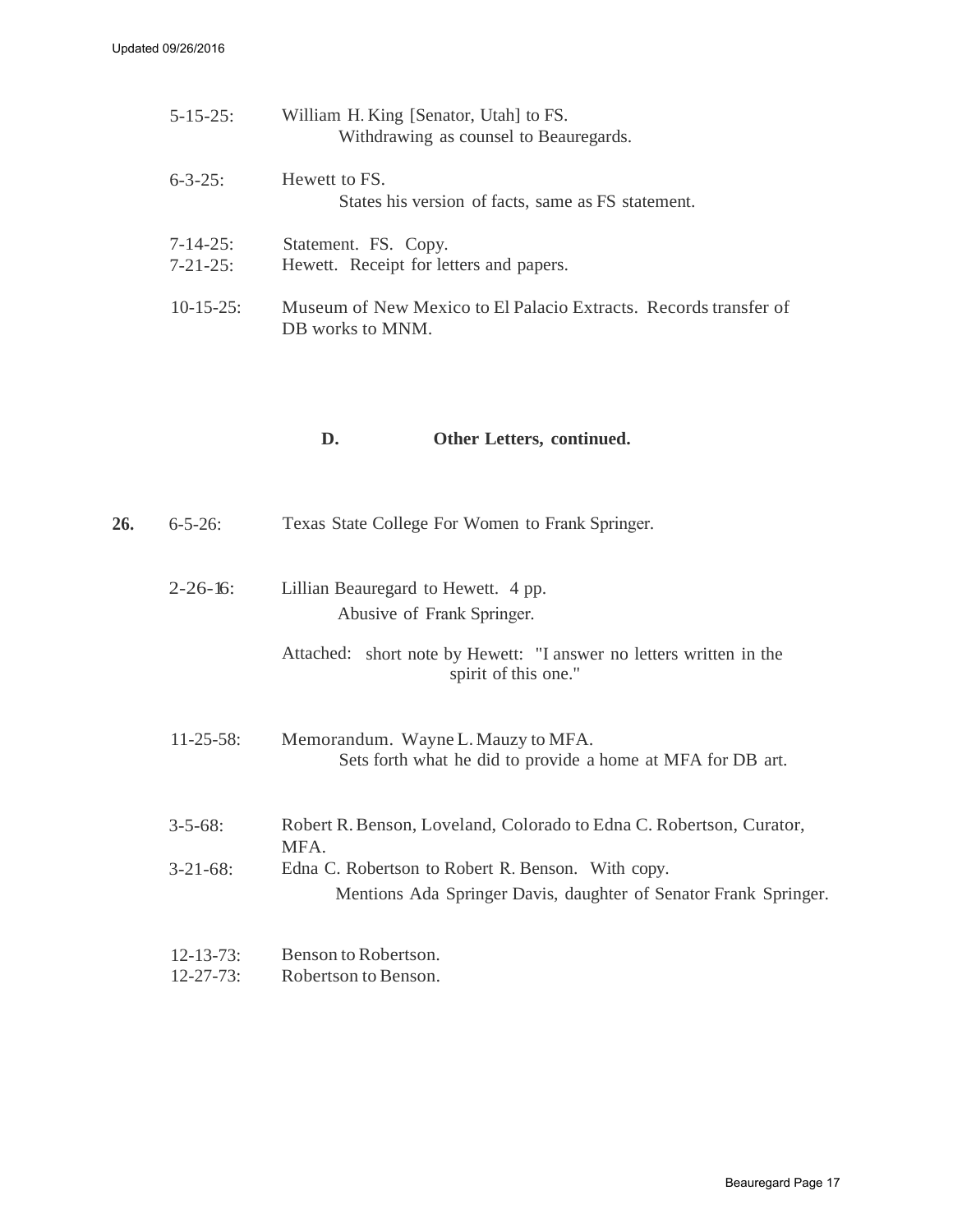## 3-21-74: Florence Brown (Mrs. A.C.) Penberthy to Robertson.<br>Weizer 74: [Same parties:

- 3-13-74: Benson to Robertson. With color photos (4). Mrs. A.C.
- 3-21-74: Penberthy, Arcadia, CA to MFA
- 6-6-74: Benson to Ken Schar, Photographer. Note at bottom from Schar to Benson.
- 6-18-74: [Same sender] to Edna C. Robertson [MFA].
- 7-2-74: Benson to Louise Durston, MFA.
- 8-8-74: Benson to Robertson.
- 11-25-74: Benson to Robertson.
- 3-27-75: Benson to MNM Press.
- 4-15-75: Robertson to Benson.
- 2-7-76: Benson to Brigham Young University. With note attached to Robertson.
- 1-6-79: 1-15-79: Stan Jones, Page, Arizona to Robertson. Has photo of DB self-portrait. Available to her for copying. Robertson to Jones. Asks to see photo.
- $2 25 79$ : Jones to Robertson. 2 pp. Sending DB material. Asks for return of photo.
- 3-12-79: Jones to Robertson. 2 pp. Acknowledges return of photo. Reports DB art in museum at Fillmore, Utah; includes pen-and-ink sketches, five oils, etc.
- 4-18-79: Jones to Robertson [?]. Enclosing color negatives (2) of DB and works taken at Fillmore Museum.
- 5-3-79: Robertson to Jones.

Robertson to Edward A. Warner III, Seattle, Washington.